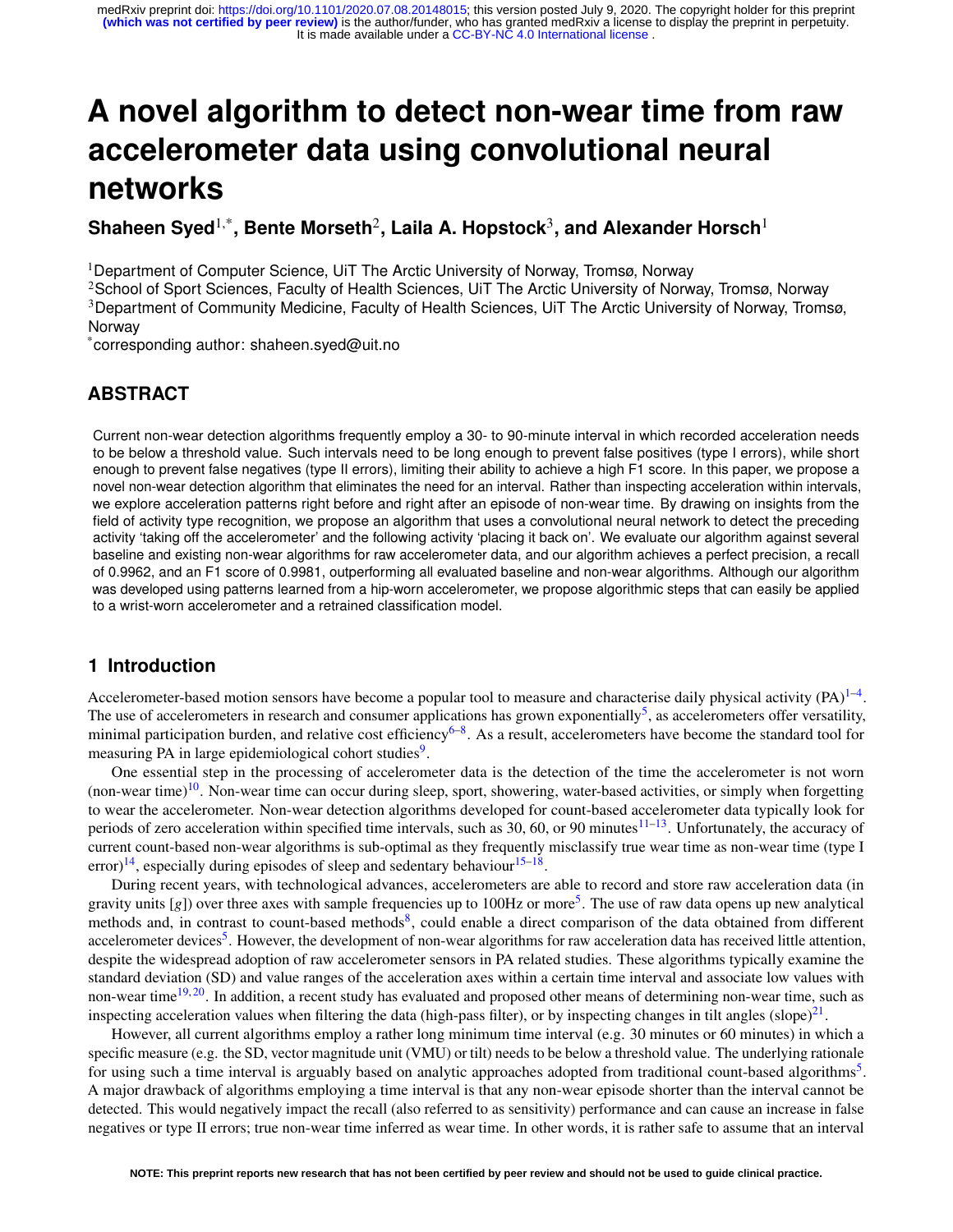of 60 minutes of no activity can be considered non-wear time, albeit that this assumption comes at a cost.

To remedy the above, and to fully unlock the potential of raw accelerometer data, this paper explores an analytical method frequently employed in activity type recognition studies. That is, the use of deep neural networks to detect activity types such as jogging, walking, cycling, sitting, and standing $22-27$  $22-27$ , as well as more complex activities such as smoking, eating, and falling<sup>[28,](#page-12-1) [29](#page-12-2)</sup>. Following this line of research, we hypothesise that episodes of non-wear time precede and follow specific activities or movements that can be characterised as taking off the accelerometer and placing it back on, and that such activities can be detected through the use of deep neural networks. In doing so, we can distinguish episodes of true non-wear time from episodes that only show characteristics of non-wear time, but are in fact wear time.

We utilised a gold-standard dataset with known episodes of wear and non-wear time constructed from two accelerometers and electrocardiogram (ECG) recordings<sup>[14](#page-11-5)</sup>. We trained several convolutional neural networks to classify activities that precede and follow wear and non-wear time. In doing so, we aimed to develop a novel algorithm to detect non-wear time from raw acceleration data that can detect non-wear time episodes of any duration, thus removing the need for currently employed time intervals. To evaluate the performance of our algorithm, we compared it with several baseline and previously developed non-wear algorithms that work on raw data $19-21$  $19-21$ .

## **2 Methods**

#### **2.1 Gold-standard dataset**

The gold-standard dataset was constructed from a dataset containing raw accelerometer data from 583 participants of the Tromsø Study, a population-based cohort study in the municipality of Tromsø in Norway, and includes seven data collection waves taking place between 1974 and 2016<sup>[30,](#page-12-3) [31](#page-12-4)</sup>. Our dataset was acquired in the seventh wave of the Tromsø Study. Tromsø 7 was approved by the Regional Committee for Medical Research Ethics (REC North ref. 2014/940) and the Norwegian Data Protection Authority, and all participants gave written informed consent. The usage of data in this study has been approved by the Data Publication Committee of the Tromsø Study. Furthermore, all methods were carried out in accordance with relevant guidelines and regulations (i.e. Declaration of Helsinki).

The dataset contains, for each of the 583 participants, raw acceleration data recorded by an ActiGraph model wGT3X-BT accelerometer (ActiGraph, Pensacola, FL) with a dynamic range of  $\pm 8$  g (1g = 9.81 m·s<sup>-2</sup>). The ActiGraph recorded acceleration in gravity units *g* along three axes (vertical, mediolateral and anteroposterior) with a sampling frequency of 100Hz. In addition, this dataset contains data from the simultaneously worn Actiwave Cardio accelerometer (CamNtech Ltd, Cambridge, UK) with a dynamic range of  $\pm 8$  g that recorded raw acceleration data along three axes, as well as a full single-channel ECG waveform. The dataset consisted of data from 267 (45.8%) males and 316 (54.2%) females aged 40–84 (mean =  $62.74$ ; SD = 10.25). The participants had a mean height of 169.81 cm (SD = 9.35), a mean weight of 78.31 kg (SD = 15.27) and a mean body mass index of 27.06 kg/m<sup>2</sup> (SD = 4.25).

Based on this dataset, a gold-standard dataset with labelled episodes of true non-wear time was constructed by training a machine learning classifier that focused on discrepancies between the various signals. The procedure is explained in detail in our previous study<sup>[14](#page-11-5)</sup>, and also details information regarding the frequency of non-wear episodes, their duration and distribution over the course of a day. The constructed gold-standard dataset contains start and stop timestamps for episodes of true non-wear time derived from raw triaxial 100Hz ActiGraph acceleration data, and will serve as ground truth labels in subsequent steps of our proposed algorithm. Henceforth, the Actiwave Cardio data has not been used since it was only used in the construction of the gold-standard dataset.

#### **2.2 Finding candidate non-wear episodes**

The proposed raw non-wear detection algorithm works on the basis of candidate non-wear episodes that are defined as episodes of no activity that show characteristics of true non-wear time but cannot yet be classified as true non-wear time. Candidate episodes occur during actual non-wear time, in which a candidate episode becomes an episode of true non-wear time, but they can also occur during sedentary behaviour or sleeping since the accelerometer records no movement for a certain amount of time. For illustrative purposes, acceleration data with several candidate non-wear episodes are shown in the Supplementary Fig. [S1.](#page-0-0)

Candidate non-wear episodes were detected by calculating the SD of the raw triaxial data for each 1-minute interval. By visual inspection of the data, a SD threshold of ≤4.0 m*g* (0.004 *g*), recognisable by horizontal or flat plot lines, was found appropriate to obtain candidate non-wear episodes. More concretely, lowering this threshold would not detect any episode of physical inactivity, meaning that 4.0 m*g* is very close to the accelerometer's noise level. Consecutive 1-minute intervals were grouped into candidate non-wear episodes. Additionally, a forward and backward pass over the acceleration data for each of the candidate non-wear episode were performed to detect the edges on a 1-second resolution, that is, the exact point in which an episode of no activity (i.e.  $SD \le 4.0$  mg) follows or precedes some activity (i.e.  $SD > 4.0$  mg). For each candidate episode, the exact start and stop timestamp on a 1-second resolution was recorded.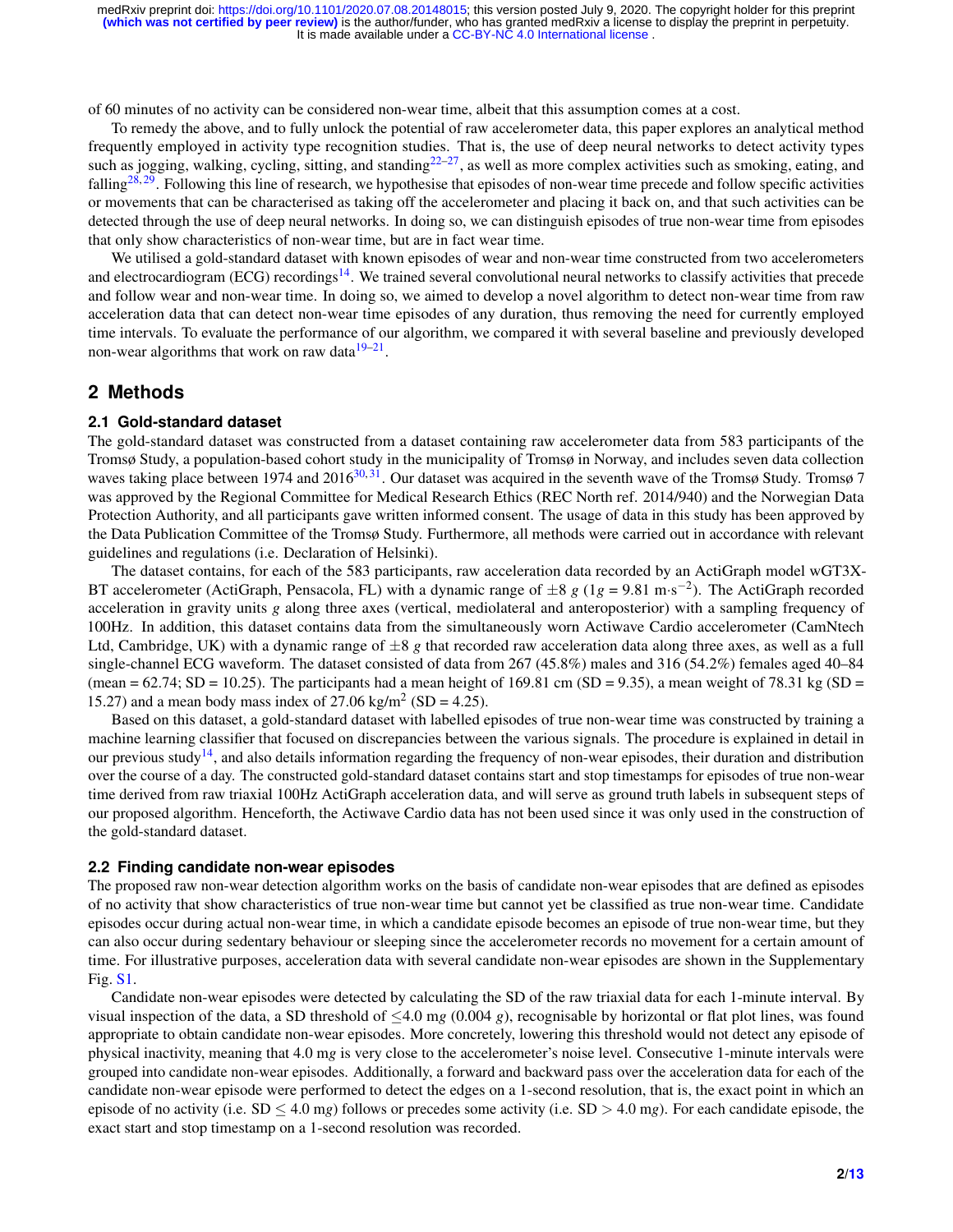#### **2.3 Creating features**

The next step in the construction of the non-wear algorithm was to detect the activity associated with *taking off the accelerometer* and *putting the accelerometer back on*, from background activity (i.e. activity that occurs before and after a candidate non-wear episode that is not true non-wear time). In doing so, we extracted a segment or window of raw triaxial acceleration data right before (i.e. preceding) and right after (i.e. following) a candidate non-wear episode, and used the raw triaxial acceleration data as features.

Different features were created by varying the window size from 2–10 seconds, since the optimal window size was unknown at that point. Technically, a preceding feature is extracted from *tstart* −*w* up to *tstart*, where *tstart* is the start timestamp of the episode in seconds and *w* is the window size in seconds. The following feature is extracted from  $t_{stop}$  until  $t_{stop} + w$ , with *tstop* marking the end of an episode; for example, a preceding feature with a 5-second window would yield a (100Hz x 5s) by (3 axes) = (500 x 3) matrix. In addition, by utilising our labelled gold-standard dataset, each constructed feature was either given the label 0, if it preceded or followed wear time, or 1, if it preceded or followed non-wear time; no differences were made between start and stop events. To illustrate this, Fig. [1](#page-2-0) displays several start and stop segments from candidate non-wear episodes where the features were extracted. Importantly, no additional filtering or pre-processing was performed on the raw data, and features belonging to the minority classes were up-sampled by random duplication so as to create a class balanced dataset.

<span id="page-2-0"></span>

**Figure 1.** Start or the stop segments of candidate non-wear episodes where features of a length of 2–10 seconds were extracted; (a) start or stop episodes of true non-wear time, (b) start or stop episodes of wear time.

#### **2.4 Training a deep neural network**

Convolutional neural networks (CNN) are designed to process data in the form of multiple arrays<sup>[32](#page-12-6)</sup>. CNNs are able to extract the local dependency (i.e. nearby signals that are likely to be correlated) and scale invariant (i.e. scale-invariant for different paces or frequencies) characteristics from the feature data<sup>[27](#page-12-0)</sup>. The 1-dimensional (1D) CNN is particularly suitable for signal or sequence data such as accelerometer data<sup>[32](#page-12-6)</sup> and, to date, 1D CNNs have successfully been applied for human activity recognition<sup>[28,](#page-12-1)[33](#page-12-7)</sup>, and outperform classical machine learning models on a number of benchmark datasets with increased discriminative power $^{34}$  $^{34}$  $^{34}$ .

A total of four 1D CNN architectures were constructed and trained for the binary classification of our features as either belonging to true non-wear time or to wear time episodes. Figure [2](#page-3-0) shows the four proposed architectures labelled V1, V2, V3, and V4. The input feature is a vector of  $w \times 3$  (i.e. three orthogonal axes), where  $w$  is the window size ranging from 2–10 seconds (note that a single second contains 100 datapoints). In total,  $10 \times 4 = 40$  different CNN models were trained. CNN V1 can be considered a basic CNN with only a single convolutional layer followed by a single fully connected layer. CNN V2 and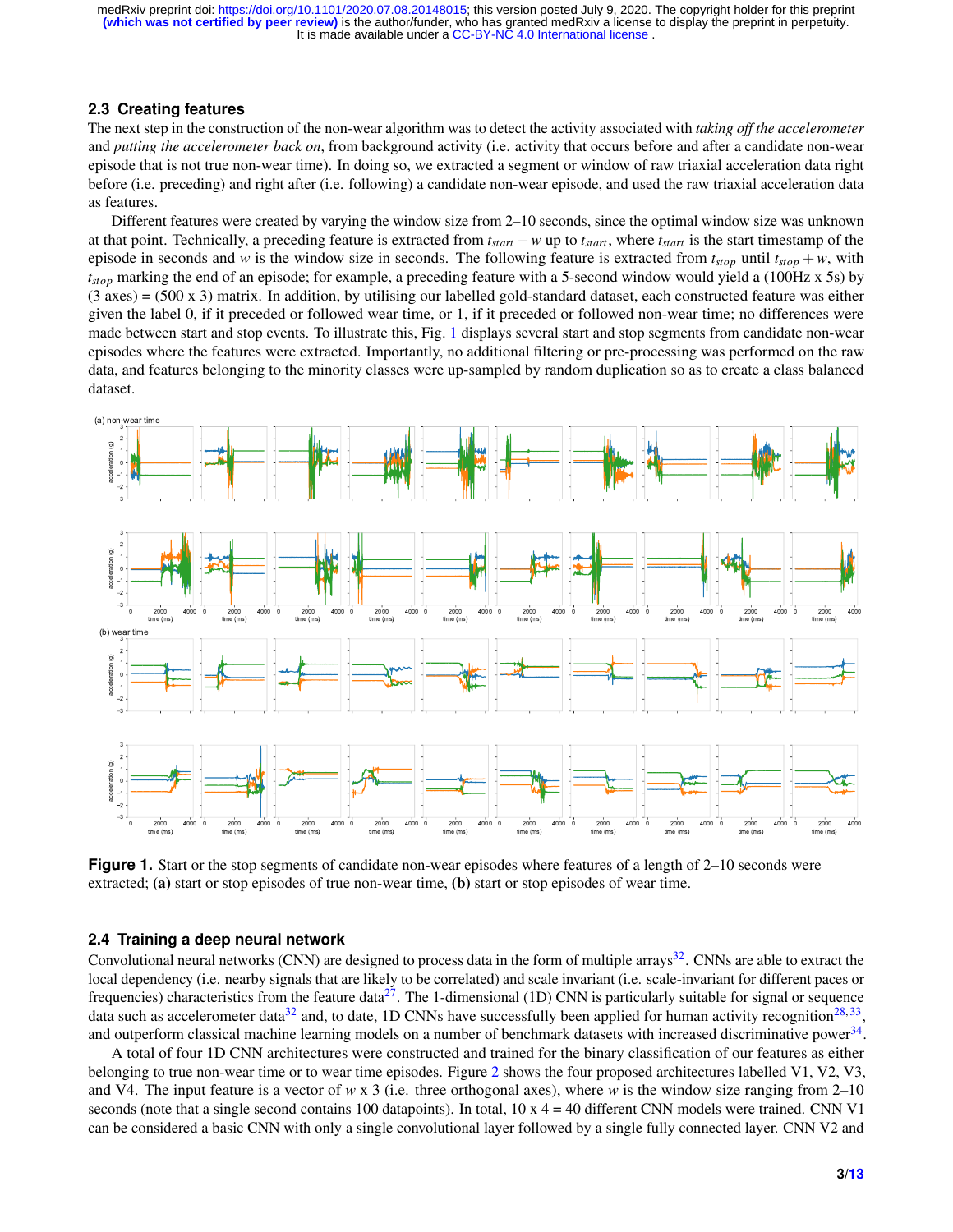V3 contain additional convolutional layers with different kernel sizes and numbers of filters. Stacking convolutional layers enables the detection of high-level features, unlike single convolutional layers. CNN V4 contains a max pooling layer after each convolutional layer to merge semantically similar features while reducing the data dimensionality $32$ . A CNN architecture with max pooling layers has shown varying results, from increased classification performance<sup>[33](#page-12-7)</sup> to pooling layers interfering with the convolutional layer's ability to learn to down sample the raw sensor data<sup>[34](#page-12-8)</sup>. All proposed CNN architectures have a single neuron in the output layer with a sigmoid activation function for binary classification.

Training was performed on 60% of the data, with 20% used for validation and another 20% used for testing. All models were trained for up to 250 epochs with the Adam optimiser $35$  and a learning rate of 0.001. Loss was calculated with binary cross entropy and, additionally, early stopping was implemented to monitor the validation loss with a patience of 25 epochs and restore weights of the lowest validation loss. This means that training would terminate if the validation loss did not improve for 25 epochs, and the best model weights would be restored. All models were trained on 2 x Nvidia RTX 2080TI graphics cards and programmed in the Python library TensorFlow  $(v2.0)^{36}$  $(v2.0)^{36}$  $(v2.0)^{36}$ .

<span id="page-3-0"></span>

**Figure 2.** Overview of the four convolutional neural network architectures used for binary classification of start and stop features extracted from wear and non-wear episodes. Before the first fully connected layer, the output data from the previous layer is flattened.

#### **2.5 Inferring non-wear time from raw acceleration data**

At this stage, the trained CNN model can only classify the start and stop windows of a candidate non-wear episode. To fully detect non-wear episodes from raw acceleration data, the following four steps were applied to the algorithm.

**Detecting candidate non-wear episodes:** As discussed in the previous Section, detecting candidate non-wear episodes was based on a forward pass through the raw acceleration data to detect 1-minute intervals in which the acceleration has a SD of ≤0.004 *g*. Consecutive 1-minute intervals below this threshold are merged together and considered a single candidate non-wear episode; these episodes formed the basis of the non-wear detection algorithm.

**Merging bordering candidate non-wear episodes:** Due to artificial movement, a potentially longer non-wear episode might be broken up into several candidate non-wear episodes that are in close proximity to each other. More concretely, the forward search for 1-minute intervals with  $\leq 0.004$  g SD threshold would not include the 1-minute interval in which artificial movement (i.e. a spike in the acceleration) occurred. As a result, when merging together consecutive 1-minute intervals, the artificial movement stops this consecutive sequence. The duration of the artificial movement can also vary; for example, moving the sensor from the bathroom to the bedroom can take multiple seconds, whereas a nudge or touch while the accelerometer lies on a table or nightstand can be a single second. The first hyperparameter of the algorithm defines the merging length in seconds,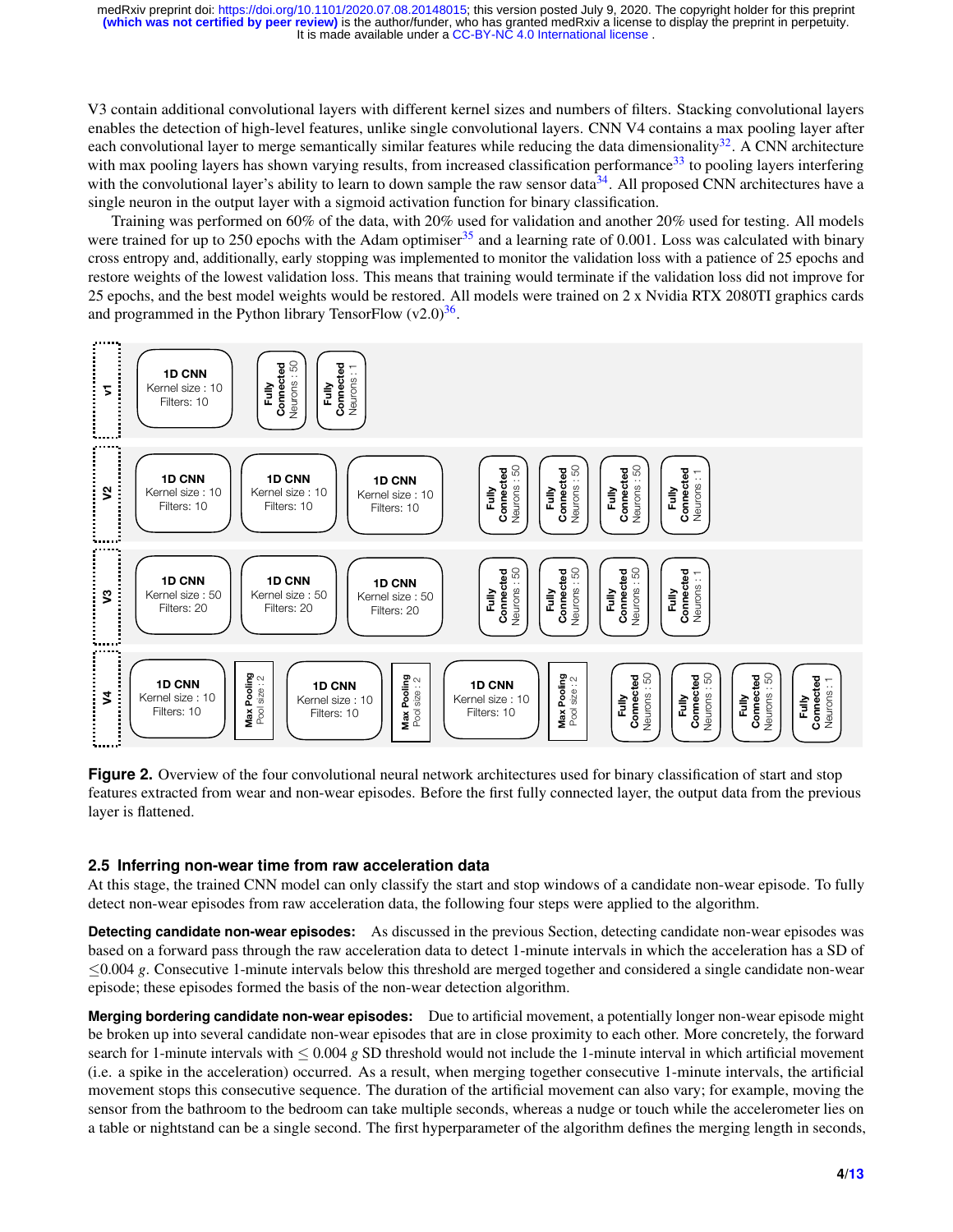and five different values of 1, 2, 3, 4, and 5 seconds were explored; for example, a merging length of 3 seconds means that two candidate non-wear episodes that are no more than 3 seconds apart are merged together into a single longer candidate non-wear episode.

**Detecting the edges of candidate non-wear episodes:** Candidate non-wear episodes were detected with a minute resolution (i.e. by using a 1-minute interval). However, as it was necessary to determine what happened immediately before (preceding) or immediately after (following) an episode, this resolution was too low. To find the exact timestamp when a candidate non-wear episode started and stopped, a forward and backwards search on a resolution of 1-second was performed. More concretely, the edges were incrementally extended, and the SD was calculated for each extended 1-second interval. When it remained  $\leq 0.004$ *g*, the search was continued. This was done forwards to find the exact end of an episode, and backwards to find the exact start of an episode.

It is important to note that the detection of candidate non-wear episodes could have been performed with 1-second intervals, rather than with 1-minute intervals. The latter, however, is computationally faster and eliminated the detection of a high number of unwanted candidate non-wear episodes that were only a few seconds in duration.

**Classifying the start and stop windows:** Activity preceding the start of a candidate non-wear episode was extracted with a window length of 2–10 seconds, as well as activity that followed from the end of the candidate non-wear episode with a window length of 2–10 seconds. The exact window length was dependent on the best F1 classification performance measured on the (unseen) test set of the CNN model constructed and described in the previous Section. After class inference of both the start and stop activity, two logical operators AND and OR were inspected to determine if both sides or a single side resulted in a better detection of true non-wear time. This logical operator was the second hyperparameter to be optimised, and it can take on two different values: AND for both sides and OR for a single side. In addition, candidate non-wear episodes can occur at the start or the end of the acceleration signal and, as such, a preceding or following window cannot be extracted since there is no data. It was also investigated if such cases should default to wear or non-wear time. Default classification for the beginning or end of the activity data was the third hyperparameter to be optimised and this could default to two different values: non-wear time or wear time.

A total of  $5 \times 2 \times 2 = 20$  different combinations of hyperparameter values were tested to explore their classification performance on the gold-standard dataset. To prevent these parameterisations from overfitting to the dataset, their performance on a random sample of 50% (training set) of the participants from our gold-standard dataset was explored, that is  $n = 291$ , as well as their classification performance on the remaining unseen 50% (test set) of the participants. In doing so, the aim was to provide hyperparameter values that can generalise to other datasets.

#### **2.6 Calculating classification performance**

The classification performance is calculated when applying the CNN classification model and the steps described in the previous Section to the gold-standard dataset comprising raw acceleration data from 583 participants. The following classification metrics were reported on: accuracy, precision, specificity, recall (analogous to sensitivity), and F1. The false positives, true positives, false negatives, and true negatives were calculated by looking at 1-second intervals of the acceleration data and comparing the inferred classification with the gold-standard labels. This process is graphically displayed in Supplementary Fig. [S2.](#page-0-0)

#### **2.7 Evaluating classification performance**

Our proposed non-wear algorithm was evaluated against the performance of several baseline and existing non-wear detection algorithms<sup>[19,](#page-11-8)[20](#page-11-9)</sup>. These baseline algorithms employ a similar analytical approach commonly found in count-based algorithms<sup>[11–](#page-11-3)[13](#page-11-4)</sup>, that is, detecting episodes of no activity by using an interval of varying length.

The first baseline algorithm detected episodes of no activity when the acceleration data of all three axes had a SD threshold of ≤0.004 *g*, ≤0.005 *g*, ≤0.006 *g*, and ≤0.007 *g* and the duration did not exceed an interval length of 15, 30, 45, 60, 75, 90, 105, or 120 minutes. A similar approach was proposed in another recent study as the *SD\_XYZ* method<sup>[21](#page-11-10)</sup>, although the authors fixed the threshold to 13 m*g* and the interval to 30 minutes for a wrist worn accelerometer. Throughout this paper, the first baseline algorithm is referred to as the *XYZ* algorithm.

The second baseline algorithm was similar to the first baseline algorithm, albeit that the SD threshold was applied to the vector magnitude unit (VMU) of the three axes, where VMU is calculated as  $\sqrt{acc_x^2 + acc_y^2 + acc_z^2}$ , with  $acc_x$ ,  $acc_y$ , and  $acc_z$  referring to each of the orthogonal axes. A similar approach has recently been proposed as the *SD\_VMU* algorithm<sup>[21](#page-11-10)</sup>. Throughout this paper, this baseline algorithm is referred to as the VMU algorithm.

Last, our algorithm is evaluated against the Hees algorithms (details of which can be found in the open source library  $GGIR<sup>37</sup>$  $GGIR<sup>37</sup>$  $GGIR<sup>37</sup>$ ) with a 30 minute interval<sup>[19](#page-11-8)</sup>, a 60 minute interval<sup>[20](#page-11-9)</sup>, and a version with optimised hyperparameters and a 135 minute interval. Throughout this paper, these three algorithms are referred to as *HEES\_30*, *HEES\_60*, and *HEES\_135*, indicating their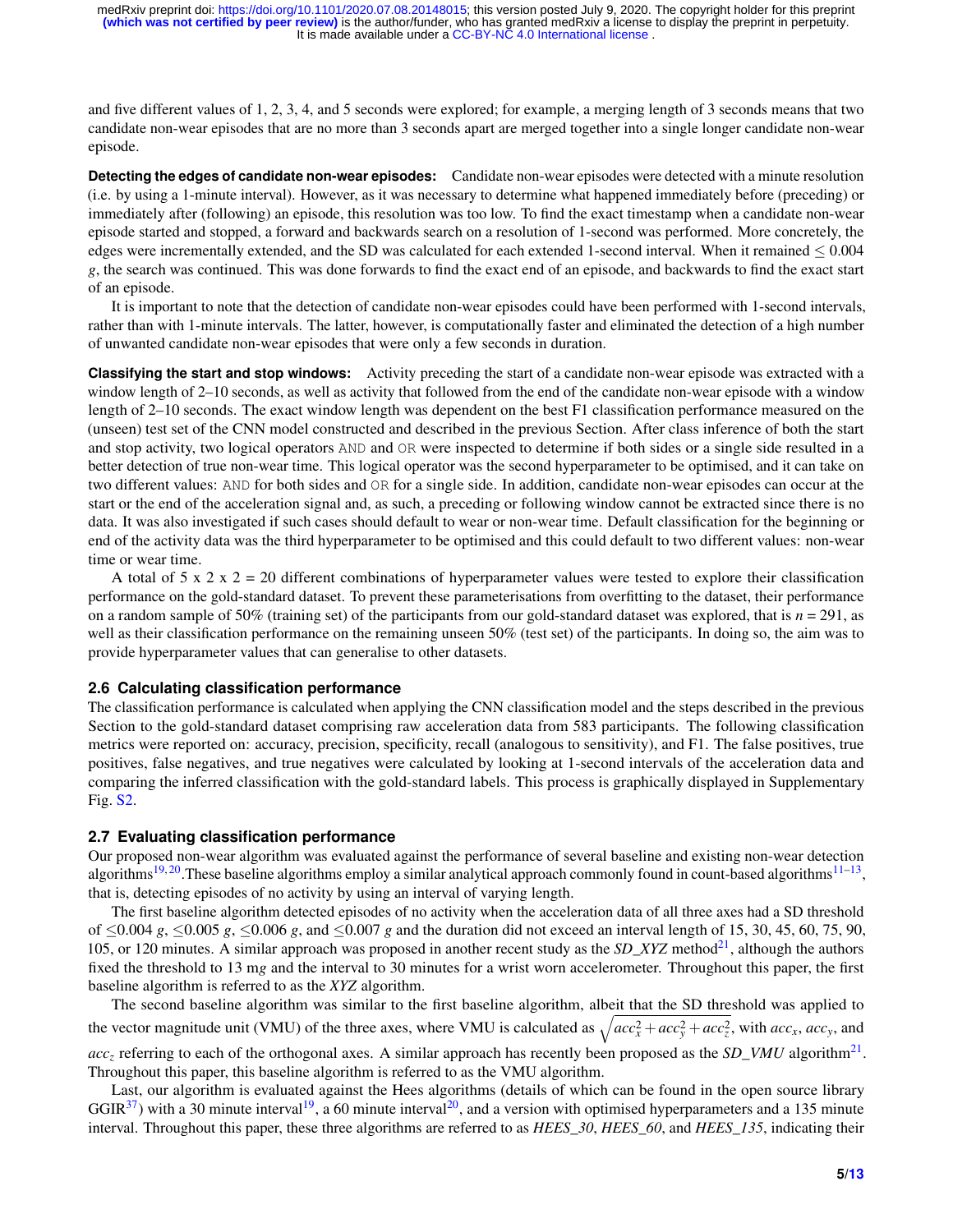interval length in minutes. Additionally, the sliding window used in the Hees algorithms has been lowered to 1 minute, instead of the default 15 minutes, to make it similar to the sliding window used in the other evaluated algorithms.

# **3 Results**

#### **3.1 Convolutional neural network**

Figure [3](#page-6-0) presents the classification performance of the four evaluated CNN architectures. The V2 CNN architecture obtains near perfect F1 scores on the training (60%), validation (20%) and test set (20%) with window sizes ranging from 3–7 seconds. Also, with similar training, validation, and test scores, the models show no signs of overfitting to the training data. The V2 architecture also outperforms the V1, V3, and V4 proposed architectures in terms of accuracy, precision, recall, and F1. The simpler V1 architecture—consisting of a single convolutional layer and a single fully connected layer—outperforms the more complex architectures V3 and V4, though all architectures were trained for a sufficient number of epochs. This improvement holds for all datasets (training, the validation, and test set). The V4 architecture, that implements max pooling layers as a way to downsample the features and is otherwise identical to V2, does not seem to perform as well as the V2 architecture in terms of performance measured during the training, validation, and test sets.

Looking at the V2 architecture, a window size of 3 seconds provides a marginal increase in F1 performance on the test set (0.995) when compared to the 2 second window (0.987). Further increasing the window to 7 seconds shows a very minor increase in F1 performance on the test set (0.996), however, taking into account the 95% confidence interval for the 7 second window ( $\pm 0.00512$ ), the difference between the CNN models with a 3–6 second window is not statistically significant. For the remainder of the results, the V2 CNN model with a window size of 3 seconds was selected as the CNN model to infer if start and stop segments of candidate non-wear time belong to true non-wear time or to wear time episodes. Furthermore, by using a 3-second window, compared to a 7-second window, there is a reduction in the input feature dimensions from (700 x 3 axes) to (300 x 3 axes) for 100Hz data, resulting in the CNN model having 144,031 parameters instead of 344,031. An overview of the training and validation loss, including the performance metrics accuracy, precision, recall, F1, and area under the curve (AUC) are presented in the Supplementary Fig. [S3.](#page-0-0)

#### **3.2 Non-wear time algorithm hyperparameters**

The ability to classify start and stop segments of a candidate non-wear episode is one function of the proposed algorithm. As outlined in Methods Section, there are remaining steps that involve traversing the raw triaxial data and handling the following cases: (i) artificial movement by merging neighbouring candidate non-wear episodes; (ii) inspecting two logical operators AND and OR to determine if the start and stop segments combined (i.e. AND) or a single side (i.e. OR) results in a better detection of true non-wear time; and (iii) candidate non-wear episodes at the beginning or end of the acceleration signal that have no preceding start or following end segment. Table [1](#page-7-0) presents the classification performance of detecting true non-wear time episodes from a random sample of 50% (i.e. training data) of the participants from the gold-standard dataset when utilising the CNN v2 architecture with a window size of 3 seconds and exploring 20 combinations of hyperparameter values.

The best F1 score (0.9997  $\pm$ 0.0013) on the training set was achieved by: (i) merging neighbouring candidate non-wear episodes that are a maximum of 5 minutes apart from each other, (ii) using the logical operator AND (meaning both start and stop segments need to be classified as non-wear time to subsequently classify the candidate non-wear episode into true non-wear time), and (iii) default start and stop segments to non-wear time when they occur right at the start or end of the acceleration signal. Using these hyperparameter values on the remaining 50% of our gold-standard dataset (i.e. test data) achieved similar results: accuracy of 0.9999 ( $\pm$ 0.0006), precision of 1.0 ( $\pm$ 0.0), recall of 0.9962 ( $\pm$ 0.005), and F1 performance of 0.9981  $(\pm 0.0035)$ . In summary, the proposed algorithm is able to achieve near perfect performance on the training and test dataset when detecting non-wear episodes, both in terms of the ability to correctly classify an episode as true non-wear time (high precision), as well as the ability to detect all available non-wear time episodes present in the dataset (high recall).

#### **3.3 Non-wear time algorithm steps**

Based on the results presented in Table [1,](#page-7-0) and the steps outlined in Methods Section, the complete algorithm is presented below.

**Detect candidate non-wear episodes:** Perform a forward pass through the raw acceleration signal and calculate the SD for each 1-minute interval of each axis. If the standard deviation is  $\leq 0.004$  g for all axes, record this 1-minute interval as a candidate non-wear interval. After all of the 1-minute intervals have been processed, merge consecutive 1-minute intervals into candidate non-wear episodes and record their start and stop timestamps.

**Merge bordering candidate non-wear episodes:** Merge candidate non-wear episodes that are no more than 5 minutes apart and record their new start and stop timestamps. This step is required to capture artificial movement that would typically break up two or more candidate non-wear episodes in close proximity.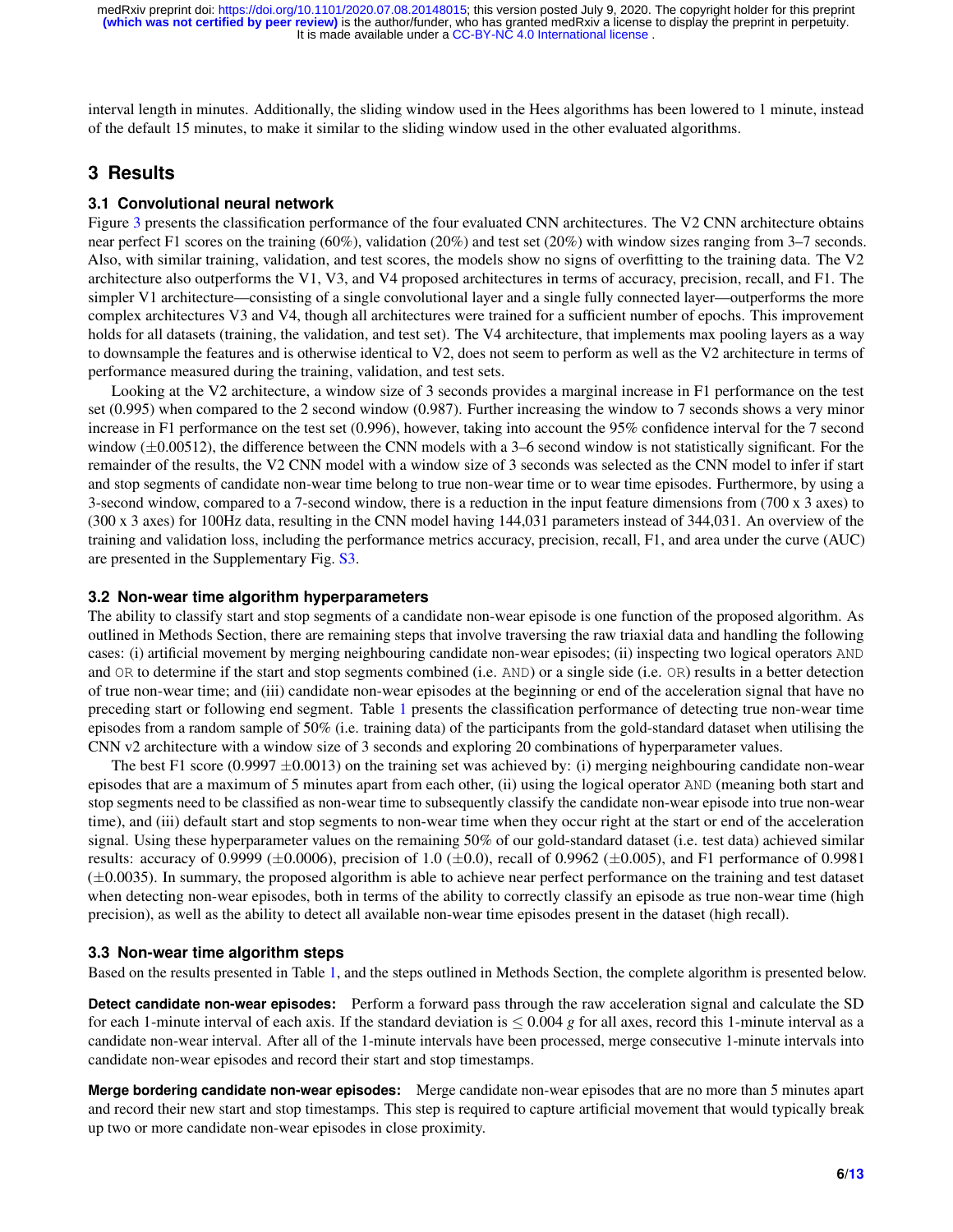<span id="page-6-0"></span>

|                 | CNN architecture v1<br>window size (sec) |             |                |                                                               |                        |       |       | CNN architecture v2<br>window size (sec) |       |                 |                |             |       |             |                        |                         |       |                   |       |
|-----------------|------------------------------------------|-------------|----------------|---------------------------------------------------------------|------------------------|-------|-------|------------------------------------------|-------|-----------------|----------------|-------------|-------|-------------|------------------------|-------------------------|-------|-------------------|-------|
|                 | $\overline{2}$                           | 3           | $\overline{4}$ | 5                                                             | 6                      |       | 8     | 9                                        | 10    |                 | $\overline{c}$ | 3           |       | 5           | 6                      |                         | 8     | 9                 | 10    |
| accuracy train  | 0.942                                    | 0.949       | 0.952          | 0.977                                                         | 0.951                  | 0.979 | 0.990 | 0.980                                    | 0.967 | accuracy train  | 0.992          | 1.000       | 1.000 | 1.000       | 1.000                  | 1.000                   | 1.000 | 1.000             | 1.000 |
| precision train | 0.942                                    | 0.948       | 0.951          | 0.971                                                         | 0.947                  | 0.975 | 0.987 | 0.979                                    | 0.959 | precision train | 0.997          | 1.000       | 1.000 | 1.000       | 1.000                  | 1.000                   | 1.000 | 1.000             | 1.000 |
| recall train    | 0.942                                    | 0.949       | 0.952          | 0.984                                                         | 0.955                  | 0.982 | 0.992 | 0.982                                    | 0.976 | recall train    | 0.988          | 1.000       | 1.000 | 1.000       | 1.000                  | 1.000                   | 1.000 | 1.000             | 1.000 |
| F1 train        | 0.942                                    | 0.948       | 0.952          | 0.977                                                         | 0.951                  | 0.979 | 0.990 | 0.980                                    | 0.967 | F1 train        | 0.992          | 1.000       | 1.000 | 1.000       | 1.000                  | 1.000                   | 1.000 | 1.000             | 1.000 |
| accuracy val    | 0.927                                    | 0.934       | 0.942          | 0.968                                                         | 0.936                  | 0.970 | 0.981 | 0.975                                    | 0.950 | accuracy val    | 0.987          | 0.995       | 0.995 | 0.994       | 0.994                  | 0.993                   | 0.993 | 0.991             | 0.992 |
| precision val   | 0.937                                    | 0.932       | 0.938          | 0.952                                                         | 0.920                  | 0.957 | 0.966 | 0.952                                    | 0.933 | precision val   | 0.982          | 0.990       | 0.990 | 0.988       | 0.988                  | 0.987                   | 0.985 | 0.982 0.983       |       |
| recall val      | 0.911                                    | 0.932       | 0.943          | 0.985                                                         | 0.952                  | 0.982 | 0.996 | 1.000                                    | 0.968 | recall val      | 0.991          | 1.000       | 1.000 | 1.000       | 1.000                  | 1.000                   | 1.000 | 1.000 1.000       |       |
| F1 val          | 0.924                                    | 0.932       | 0.941          | 0.968                                                         | 0.936                  | 0.969 | 0.981 | 0.975                                    | 0.950 | F1 val          | 0.986          | 0.995       | 0.995 | 0.994       | 0.994                  | 0.993                   | 0.992 | 0.991             | 0.991 |
| accuracy test   | 0.939                                    | 0.945       | 0.949          | 0.970                                                         | 0.947                  | 0.974 | 0.986 | 0.981                                    | 0.954 | accuracy test   | 0.987          | 0.995       | 0.994 | 0.994       | 0.994                  | 0.996                   | 0.991 | 0.990             | 0.994 |
| precision test  | 0.946                                    | 0.946       | 0.951          | 0.960                                                         | 0.938                  | 0.969 | 0.980 | 0.964                                    | 0.943 | precision test  | 0.983          | 0.990       | 0.988 | 0.989       | 0.989                  | 0.992                   | 0.983 | 0.981             | 0.989 |
| recall test     | 0.933                                    | 0.947       | 0.948          | 0.981                                                         | 0.959                  | 0.981 | 0.993 | 1.000                                    | 0.969 | recall test     | 0.991          | 1.000       | 1.000 | 1.000       | 1.000                  | 1.000                   | 1.000 | 1.000             | 1.000 |
| F1 test         | 0.939                                    | 0.947       | 0.949          | 0.971                                                         | 0.948                  | 0.975 | 0.987 | 0.982                                    | 0.956 | F1 test         | 0.987          | 0.995       | 0.994 | 0.995       | 0.995                  | 0.996                   | 0.992 | 0.991             | 0.994 |
|                 |                                          |             |                |                                                               |                        |       |       |                                          |       |                 |                |             |       |             |                        |                         |       |                   |       |
|                 |                                          |             |                | CNN architecture v3                                           |                        |       |       |                                          |       |                 |                |             |       |             |                        | CNN architecture v4     |       |                   |       |
|                 | $\overline{c}$                           | 3           | 4              | 5                                                             | window size (sec)<br>6 | 7     | 8     | 9                                        | 10    |                 | $\overline{2}$ | 3           | 4     | 5           | window size (sec)<br>6 |                         | 8     | 9                 | 10    |
| accuracy train  | 0.874                                    | 0.882       | 0.869          | 0.888                                                         | 0.890                  | 0.795 | 0.855 | 0.853                                    | 0.894 | accuracy train  | 0.907          | 0.923       | 0.915 | 0.922       | 0.932                  | 0.928                   | 0.916 | 0.930             | 0.930 |
| precision train | 0.888                                    | 0.906       | 0.950          | 0.945                                                         | 0.907                  | 0.841 | 0.939 | 0.806                                    | 0.953 | precision train | 0.916          | 0.930       | 0.931 | 0.927       | 0.937                  | 0.937                   | 0.926 | 0.941             | 0.931 |
| recall train    | 0.854                                    | 0.851       | 0.775          | 0.822                                                         | 0.868                  | 0.723 | 0.758 | 0.925                                    | 0.827 | recall train    | 0.896          | 0.913       | 0.896 | 0.914       | 0.924                  | 0.916                   | 0.902 | 0.917 0.928       |       |
| F1 train        | 0.871                                    | 0.878       | 0.854          | 0.879                                                         | 0.887                  | 0.777 | 0.839 | 0.862                                    | 0.885 | F1 train        | 0.905          | 0.922       | 0.913 | 0.920       | 0.931                  | 0.926                   | 0.914 | 0.929             | 0.930 |
| accuracy val    | 0.876                                    | 0.875       | 0.837          | 0.874                                                         | 0.889                  | 0.807 | 0.858 | 0.846                                    | 0.897 | accuracy val    | 0.905          | 0.917       | 0.912 | 0.919       | 0.913                  | 0.917                   | 0.915 | 0.924             | 0.919 |
| precision val   | 0.895                                    | 0.881       | 0.954          | 0.901                                                         | 0.901                  | 0.725 | 0.963 | 0.796                                    | 0.912 | precision val   | 0.893          | 0.901       | 0.930 | 0.925       | 0.932                  | 0.951                   | 0.897 | 0.920             | 0.915 |
| recall val      |                                          |             |                | 0.846 0.860 0.699 0.833 0.868                                 |                        | 0.972 |       | 0.737 0.919                              | 0.872 | recall val      | 0.915 0.931    |             | 0.886 | 0.909 0.886 |                        | 0.874                   |       | 0.933 0.924 0.920 |       |
| F1 val          |                                          |             |                | 0.870  0.870  0.807  0.866  0.884  0.831  0.835  0.853  0.892 |                        |       |       |                                          |       | F1 val          | 0.904          | 0.916 0.907 |       |             |                        | 0.917 0.908 0.911 0.914 |       | 0.922 0.917       |       |
| accuracy test   |                                          | 0.896 0.889 | 0.853          |                                                               | 0.896 0.909 0.808      |       | 0.869 | 0.851                                    | 0.912 | accuracy test   | 0.919          | 0.932       | 0.925 | 0.933       | 0.932                  | 0.928                   | 0.922 | 0.938             | 0.929 |
| precision test  |                                          | 0.913 0.898 | 0.973          | 0.925 0.922                                                   |                        | 0.735 | 0.971 | 0.809                                    | 0.931 | precision test  | 0.914          | 0.923       | 0.948 | 0.944       | 0.952                  | 0.962                   | 0.906 | 0.935             | 0.924 |
| recall test     | 0.880                                    | 0.884       | 0.731          | 0.867 0.898                                                   |                        | 0.976 | 0.766 | 0.927                                    | 0.894 | recall test     | 0.928          | 0.944       | 0.904 |             | 0.924 0.913 0.895      |                         | 0.945 | 0.944             | 0.937 |

**Figure 3.** Accuracy, precision, recall, and F1 performance metrics for training data (60%), validation data (20%), and test data (20%) for the four architectures evaluated. All CNN models were trained for a total of 250 epochs with early stopping enabled, a patience of 25 epochs, and restoring of the best weights when the validation loss was the lowest.

**Detect the edges of candidate non-wear episodes:** Perform a backward pass with a 1-second step size through the acceleration data from the start timestamp of a candidate non-wear episode and calculate the SD for each axis. The same is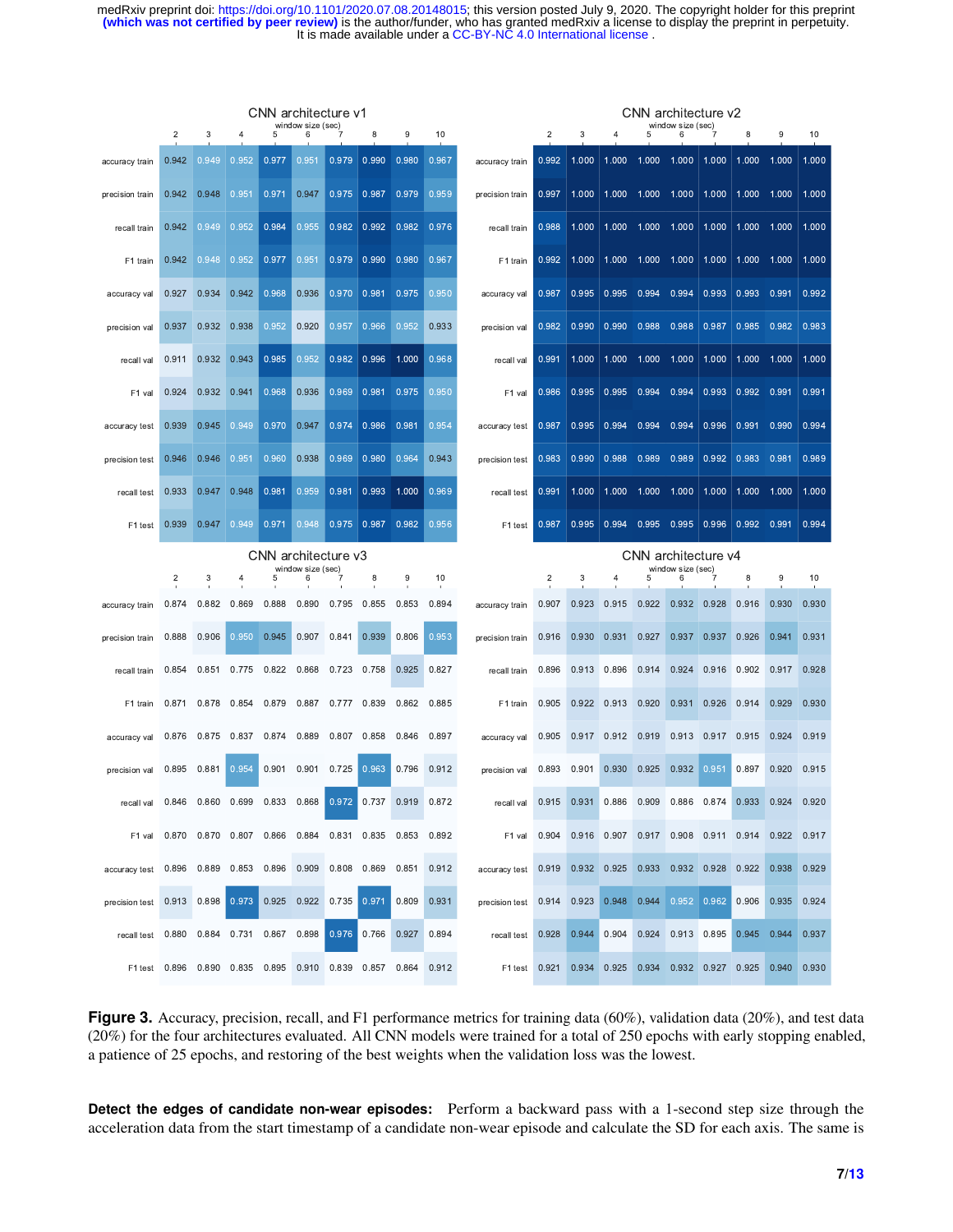<span id="page-7-0"></span>**Table 1.** The classification of accuracy, precision, recall, and F1 performance metrics when applying the new algorithm on 50% of the available data (*n* = 291/583) while exploring 20 combinations of hyperparameter values; 95% confidence intervals are shown between parentheses. Merge (mins) = the merging of neighbouring candidate non-wear episodes to handle artificial movement. Logical operator = AND if both start and stop segments or OR if only one side of a candidate non-wear episode needs to be classified as true non-wear time to subsequently classify the candidate non-wear episode as an episode of true non-wear time. Edge default = the default classification of a candidate non-wear episode that has no start or end segment, such cases that occur right at the beginning or end of the acceleration data and default to wear or non-wear time.

| Merge (mins) | <b>Logical Operator</b> | <b>Edge default</b> | Accuracy                 | <b>Precision</b>        | Recall                  | ${\bf F1}$              |
|--------------|-------------------------|---------------------|--------------------------|-------------------------|-------------------------|-------------------------|
| 5            | <b>AND</b>              | non-wear time       | $1.0 \ (\pm 0.0003)$     | $0.9995 \ (\pm 0.0019)$ | $1.0 \ (\pm 0.0)$       | $0.9997 \ (\pm 0.0013)$ |
|              | AND                     | non-wear time       | $0.9997 \ (\pm 0.0013)$  | $0.9995 \ (\pm 0.0019)$ | 0.9889 $(\pm 0.0085)$   | $0.9941 \ (\pm 0.0062)$ |
|              | <b>OR</b>               | wear time           | $0.999 \ (\pm 0.0026)$   | $0.9551 \ (\pm 0.0168)$ | $0.9993 \ (\pm 0.0022)$ | $0.9767 \ (\pm 0.0123)$ |
| 3            | <b>OR</b>               | wear time           | $0.9989 \ (\pm 0.0026)$  | $0.9552 \ (\pm 0.0168)$ | $0.9979 \ (\pm 0.0038)$ | 0.9761 $(\pm 0.0124)$   |
| 5            | OR                      | wear time           | $0.9989 \, (\pm 0.0027)$ | $0.9498 \ (\pm 0.0177)$ | $1.0 \ (\pm 0.0)$       | 0.9742 $(\pm 0.0129)$   |
| 3            | AND                     | non-wear time       | $0.9974 \ (\pm 0.0041)$  | $1.0 \ (\pm 0.0)$       | $0.8785 \ (\pm 0.0265)$ | $0.9353 \ (\pm 0.02)$   |
| 2            | <b>OR</b>               | wear time           | $0.9971 \ (\pm 0.0044)$  | $0.9437 \ (\pm 0.0187)$ | $0.9203 \ (\pm 0.022)$  | $0.9319 \ (\pm 0.0205)$ |
|              | 0R                      | wear time           | $0.9962 \ (\pm 0.005)$   | $0.9158 \ (\pm 0.0225)$ | $0.9037 \ (\pm 0.0239)$ | 0.9097 ( $\pm$ 0.0233)  |
| 3            | <b>OR</b>               | non-wear time       | $0.9955 \ (\pm 0.0054)$  | $0.828 \ (\pm 0.0306)$  | $0.9979 \ (\pm 0.0038)$ | $0.905 \ (\pm 0.0238)$  |
| 2            | <b>OR</b>               | non-wear time       | $0.9954 \ (\pm 0.0055)$  | $0.8244 \ (\pm 0.0309)$ | $0.9971 \ (\pm 0.0044)$ | $0.9026 \ (\pm 0.0241)$ |
|              | <b>OR</b>               | non-wear time       | $0.9949 \ (\pm 0.0058)$  | $0.8184 \ (\pm 0.0313)$ | $0.9805 \ (\pm 0.0112)$ | $0.8922 \ (\pm 0.0252)$ |
|              | <b>OR</b>               | non-wear time       | $0.9948 \ (\pm 0.0059)$  | $0.8045 \ (\pm 0.0322)$ | $0.9993 \ (\pm 0.0022)$ | $0.8913 \ (\pm 0.0253)$ |
| 5            | <b>OR</b>               | non-wear time       | $0.9944 \ (\pm 0.0061)$  | $0.7924 \ (\pm 0.0329)$ | $1.0 \ (\pm 0.0)$       | $0.8841 \ (\pm 0.026)$  |
|              | AND                     | non-wear time       | $0.9954 \ (\pm 0.0055)$  | $1.0 \ (\pm 0.0)$       | $0.7862 \ (\pm 0.0333)$ | $0.8803 \ (\pm 0.0264)$ |
|              | <b>AND</b>              | non-wear time       | $0.994 \ (\pm 0.0063)$   | $1.0 \ (\pm 0.0)$       | $0.7202 \ (\pm 0.0364)$ | $0.8373 \ (\pm 0.03)$   |
| 5            | AND                     | wear time           | $0.9908 \ (\pm 0.0077)$  | $0.9991 \ (\pm 0.0025)$ | $0.5736 \ (\pm 0.0401)$ | $0.7288 \ (\pm 0.0361)$ |
|              | AND                     | wear time           | $0.9906 \ (\pm 0.0078)$  | 0.9991 $(\pm 0.0025)$   | $0.5625 \ (\pm 0.0403)$ | $0.7197 \ (\pm 0.0365)$ |
| 3            | AND                     | wear time           | $0.9888 \ (\pm 0.0086)$  | $1.0 \ (\pm 0.0)$       | $0.4763 \ (\pm 0.0405)$ | $0.6452 (\pm 0.0388)$   |
| 2            | AND                     | wear time           | $0.9887 \ (\pm 0.0086)$  | $1.0 \ (\pm 0.0)$       | $0.4742 \ (\pm 0.0405)$ | $0.6433 \ (\pm 0.0389)$ |
|              | AND                     | wear time           | $0.9873 \ (\pm 0.0091)$  | $1.0 \ (\pm 0.0)$       | $0.4082 \ (\pm 0.0399)$ | $0.5797 \ (\pm 0.0401)$ |

applied to the stop timestamps with a forward pass and a step size of 1 second. If the SD of all axes is  $\leq 0.004$  g, include the 1-second interval in the candidate non-wear episode and record the new start or stop timestamp. Repeat until the SD of the 1-second interval does not satisfy the SD threshold ≤ 0.004 *g*. This results in the resolution of the edges now being recorded on a 1-second resolution.

**Classifying the start and stop windows:** For each candidate non-wear episode, extract the start and stop segment with a window length of 3 seconds to create input features for the CNN classification model. For example, if a candidate non-wear episode has a start timestamp of *tstart*, a feature matrix is created as (*tstart*−*<sup>w</sup>* : *tstart*) x 3 axes (where *w* = 3 seconds), resulting in an input feature with dimensions of 300 x 3 for 100Hz data. If both start and stop features (i.e. logical AND) are classified (through the CNN model) as non-wear time, the candidate non-wear episode can be considered true non-wear time. If *tstart* is  $t = 0$ , or  $t_{end}$  is at the end of the acceleration data, those candidate non-wear episodes do not have a preceding or following window to extract features from, the start or stop can be, by default, classified as non-wear time.

## **3.4 Evaluation against baseline and existing non-wear algorithms**

Figure [4](#page-8-0) presents the F1 performance of the two baseline algorithms as outlined in Methods Section. Figure [S4](#page-0-0) and [S5](#page-0-0) in the Supplementary Information provides, in additional to the F1 scores, the performance metrics accuracy, precision, and recall for the *XYZ* and *VMU* baseline algorithms respectively. As shown in Fig. [4,](#page-8-0) increasing the SD threshold from 0.004 *g* to a higher value resulted in an F1 performance loss for both the *XYZ* and *VMU* baseline algorithms. The XYZ algorithm achieved the highest F1 score with a SD threshold of ≤ 0.004 *g* and an interval length of 90 minutes; further increasing the interval to 105 or 120 minutes is associated with lower F1 scores, 0.836 and 0.829 respectively. The use of longer intervals resulted in non-wear episodes that were shorter than the interval to not be detected, which caused the recall score to be lower. At the same time, shortening the interval length resulted in a higher recall but a lower precision score (Supplementary Fig. [S4\)](#page-0-0). The optimal F1 score for the *VMU* baseline algorithm (0.839) was achieved with a SD threshold of  $\leq 0.004$  g and an interval length of 105 minutes. The *VMU* algorithm shows a similar pattern to the *XYZ* algorithm with respect to balancing the trade-off between capturing more non-wear time (higher recall) with shorter intervals, at a cost of lowering the precision (Supplementary Fig. [S5\)](#page-0-0), or using longer intervals to detect less overall non-wear time (lower recall), in favour of being more certain that the inferred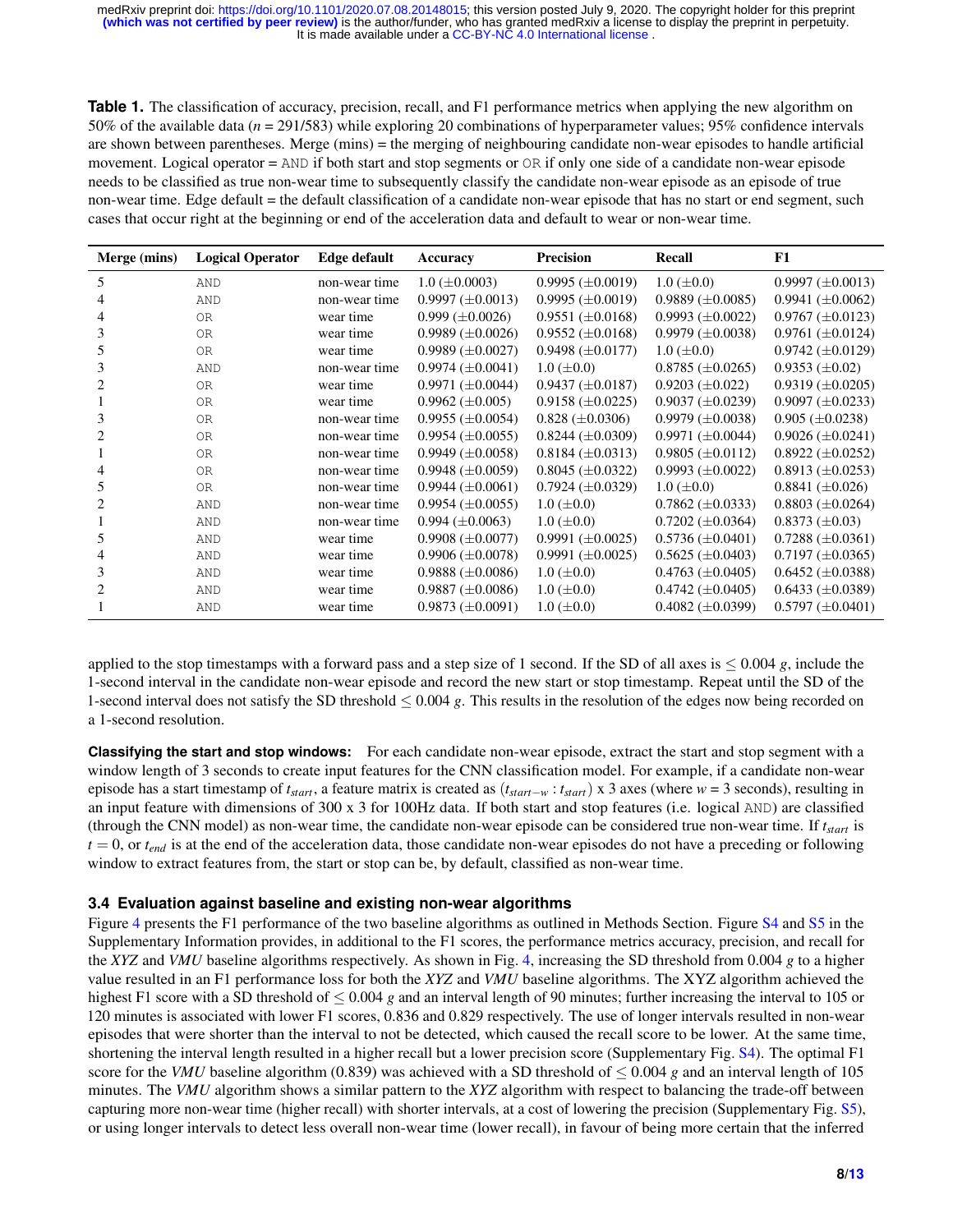non-wear time is true non-wear time (higher precision).

<span id="page-8-0"></span>

|                                 | F <sub>1</sub> XYZ<br>minimum interval length (min)<br>15<br>30<br>60<br>75<br>90<br>105<br>120<br>45 |                               |  |  |                         |                   |  |             |                                           | F1 VMU<br>minimum interval length (min)<br>15<br>30<br>60<br>75<br>90<br>105<br>45<br>120 |             |      |       |                                 |                         |  |       |
|---------------------------------|-------------------------------------------------------------------------------------------------------|-------------------------------|--|--|-------------------------|-------------------|--|-------------|-------------------------------------------|-------------------------------------------------------------------------------------------|-------------|------|-------|---------------------------------|-------------------------|--|-------|
| 0.004                           | 0.33                                                                                                  |                               |  |  | 0.476 0.663 0.782 0.816 | 0.84              |  | 0.836 0.829 | 004                                       |                                                                                           | 0.153 0.258 | 0.45 |       | $0.646$ 0.765 0.822 0.839 0.832 |                         |  |       |
| $\widehat{\mathbf{G}}$<br>0.005 |                                                                                                       | 0.244 0.372 0.554 0.727 0.774 |  |  |                         | 0.825 0.834 0.837 |  |             | $\widehat{\mathbf{G}}$<br>0.005<br>eshold | 0.115                                                                                     | 0.184       | 0.31 | 0.482 |                                 | 0.616 0.721 0.782 0.796 |  |       |
| SD threshold<br>.006            |                                                                                                       | 0.212 0.325 0.503 0.692 0.763 |  |  |                         | 0.816 0.824 0.827 |  |             | SD three<br>0.006                         |                                                                                           |             |      |       | 0.102 0.152 0.242 0.379 0.525   | 0.645 0.719 0.744       |  |       |
| 007                             | 191                                                                                                   | 0.292 0.459 0.659 0.753       |  |  |                         | 0.809 0.825 0.827 |  |             | 007                                       |                                                                                           |             |      |       | 0.092 0.132 0.202 0.312 0.436   | 0.548 0.657             |  | 0.706 |

**Figure 4.** The F1 classification performance of the *XYZ* baseline algorithm (left), and the *VMU* baseline algorithm (right). Note that a SD threshold of 0.003 *g* performed poorly as it is below the accelerometer noise level and is therefore not shown. See Supplementary Fig. [S4](#page-0-0) and [S5](#page-0-0) for accuracy, precision, and recall scores.

Besides baseline algorithms, the raw non-wear algorithms developed by van Hees and colleagues with a 30 minute interval<sup>[19](#page-11-8)</sup> (*HEES*\_30), a later published 60-minute interval<sup>[20](#page-11-9)</sup> (*HEES*\_60), and one with a 135-minute interval and tuned hyperparameters<sup>[14](#page-11-5)</sup> (*HEES\_135*) were also evaluated. Figure [5](#page-8-1) presents an overview of the obtained classification performance data (precision, recall, and F1) of all evaluated non-wear algorithms against the proposed CNN algorithm. The *HEES\_135* algorithm with tuned hyperparameters outperformed the default *HEES\_30* and *HEES\_60* algorithms with an F1 score of 0.885. In addition, *HEES* 135 outperformed the best performing baseline algorithm, *XYZ* (F1 = 0.84) with a 90-minute interval (i.e. XYZ 90), as well as the *VMU* baseline algorithm, (F1 = 0.839) with a 105-minute interval (i.e. *VMU* 105). However, the proposed CNN method outperformed all evaluated non-wear algorithms with a near perfect F1 score of 0.998.

<span id="page-8-1"></span>

**Figure 5.** A comparison of the classification performance metrics of the best performing baseline models *XYZ\_90* (i.e. calculating the standard deviation of the three individual axes and an interval length of 90 minutes), *VMU\_105* (i.e. calculating the standard deviation of the VMU and an interval length of 105 minutes), the *HEES\_30* algorithm with a 30 minutes interval, the *HEES* 60 with a 60 minutes interval, the *HEES* 135 with tuned hyperparameters and a 135 minutes interval, and the proposed CNN algorithm. Error bars represent the 95% confidence interval.

## **4 Discussion**

In this paper, we proposed a novel algorithm to detect non-wear time from raw accelerometer data through the use of convolutional neural networks and insights adopted from the field of physical activity type recognition $22-29$  $22-29$ . It utilised a previously constructed gold-standard dataset<sup>[14](#page-11-5)</sup> with known episodes of true non-wear time from 583 participants, and was able to achieve an F1 score of 0.998, outperforming baseline algorithms and existing non-wear algorithms<sup>[19,](#page-11-8)[20](#page-11-9)</sup>.

The main advantage of the proposed algorithm is the absence of a minimum interval (e.g. 30 minutes or 60 minutes) in which a specific metric (e.g. SD) needs to be below a threshold value (e.g. 4 mg). Currently, all existing raw and epoch-based non-wear algorithms adopt a minimum interval and have to balance between precision and recall. In other words, a short interval increases the detection of all present non-wear time (higher recall), at the cost of incorrectly inferring wear time as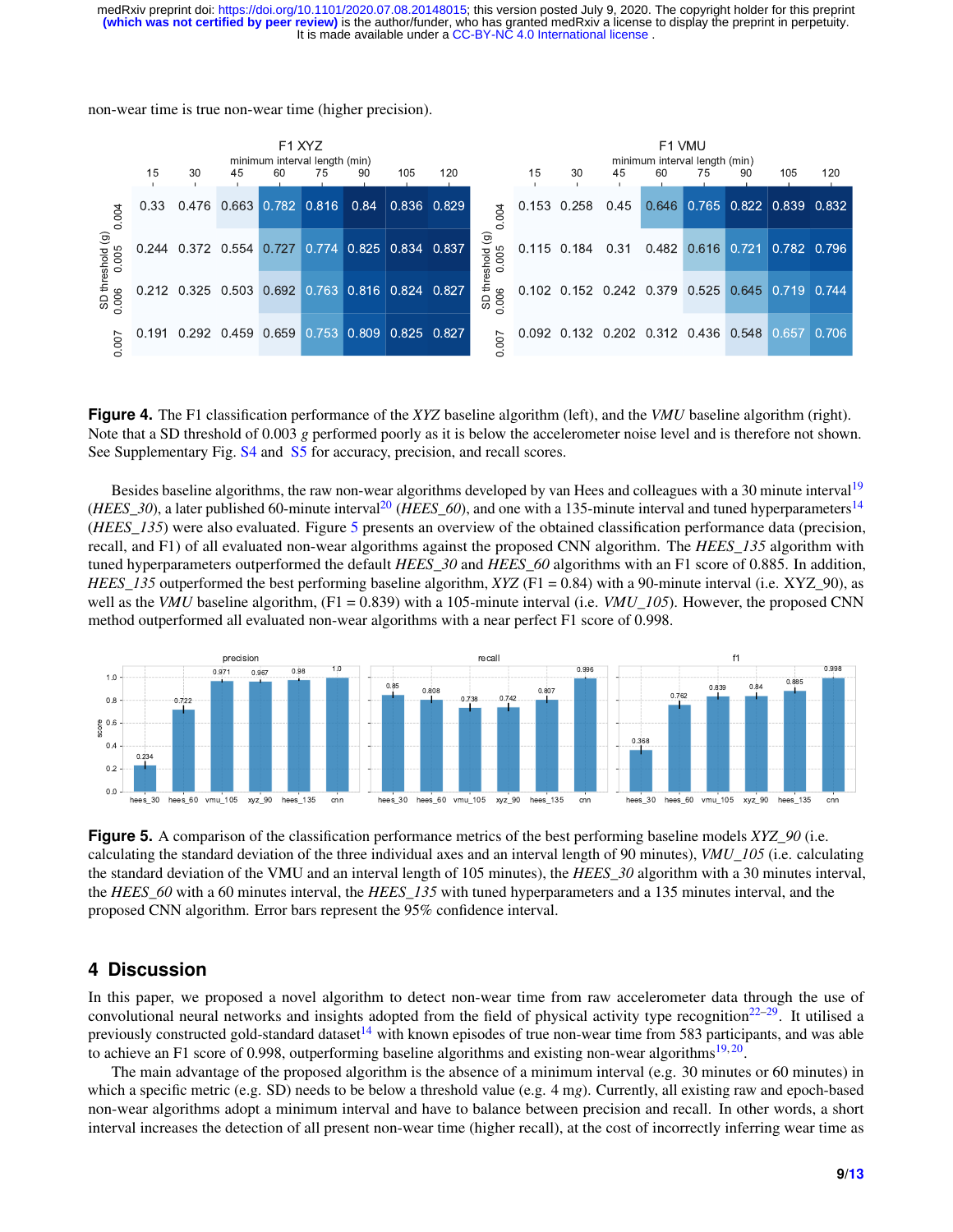non-wear time (lower precision). Alternatively, a longer interval decreases the detection of all present non-wear time (lower recall), but those detections are more certain to be true non-wear time (higher precision); this trade-off has been discussed at length in our previously published study[14](#page-11-5). A similar finding is shown in Fig. [5,](#page-8-1) where *HEES\_30* achieved a better recall score (0.85) compared to *HEES\_60* (0.808) but performed poorly on the precision metric (0.234) in comparison to *HEES\_60* (0.772); here both *HEES\_30* and *HEES\_60* are identical algorithms with the only difference being the interval length.

In line with the above, a larger interval caused a stronger increase in precision scores than a decrease in recall score, subsequently resulting in an overall higher F1 score. In other words, larger intervals perform better in the overall detection and correct classification of both wear and non-wear time; which is what is captured by the F1 metric. In fact, as can be seen from Fig. [5,](#page-8-1) some of the evaluated baseline and existing non-wear algorithms were able to achieve very high precision scores of 0.971 (*VMU\_105*), 0.967 (*XYZ\_90*), and 0.98 (*HEES\_135*). These results show that the evaluated algorithms can be near perfect in their ability to correctly classify an episode into true non-wear time without too many false positives (type I error). However, a major drawback is that longer intervals cannot detect episodes of non-wear time shorter than the interval. This is a major shortcoming of non-wear algorithms to date and causes their ability to detect all the available non-wear time within the data to be sub-optimal. As a direct consequence, true non-wear episodes shorter than the interval will be inferred as wear time, which can result in an increase of false negatives or type II errors. For datasets with a high frequency of short non-wear time episodes, this can cause derived PA summary statistics to be incorrect, especially summary statistics that are relative to the amount of activity detected. Our proposed CNN algorithm did not perform better on the precision score, however, by not relying on an interval, it was able to detect even the shortest episodes of non-wear time; this enabled the recall score to be high and, as a consequence, resulted in a higher F1 score as well.

**Hyperparameter values** The explored hyperparameter 'Edge default' has the risk of being dataset specific, despite our efforts to train on 50% of the data and test on the remaining, unseen, 50%. Its default classification to wear time for episodes without a start or stop segment (those at the beginning or end of the activity data) can be linked to the study protocol and might not translate to other datasets unquestionably. For example, if accelerometers are initialised and start recording before given to the participants, it might be assumed that the recordings after initialisation are non-wear time since the accelerometer still needs to be worn, either shortly thereafter or at a later stage when sent to participants via postal mail. In such cases, a preceding segment can default to non-wear time. However, if accelerometers are initialised to record at midnight (i.e. 00:00), and worn before recording starts, defaulting to non-wear time might not be automatically correct. For example, the participant might sleep before recording starts and, as a result, can obtain a recording at  $t = 0$  that does not exceed the  $\leq 0.004$  g SD threshold; in such cases, defaulting to non-wear time would be incorrect.

Additionally, the hyperparameter 'merge (mins)', that merges nearby candidate non-wear episodes to capture and include artificial movement, could unintentionally merge true non-wear and wear time episodes if they occur very close to each other  $(i.e. < 5$  minutes). For example, if the accelerometer was worn during sleep but removed right after waking up, two candidate non-wear episodes could be detected and merged incorrectly. Although this did not occur in our dataset, reducing the 'merge (mins)' hyperparameter to 4 minutes would further reduce the risk of incorrect merging and, given our results, still achieved an F1 score of 0.9941  $(\pm 0.0062)$  on our training set (Table [1\)](#page-7-0).

**Limitations and future research** Care must be given to the nature of the PA patterns that we detected in the preceding and following windows of a candidate non-wear episode. As per our results, the CNN model was able to differentiate true non-wear time from wear time segments with near perfect performance based on features taken 3 seconds before the episode started and 3 seconds after the episode ended. Longer feature segments, of 4 or 5 seconds, yielded similar statistical results since, effectively, a shorter segment remains as a subset of a longer segment. The activity patterns of taking off the accelerometer (preceding feature) or putting it back on (following feature) were distinguished from activity patterns that proceeded or followed a candidate non-wear episode that was deemed wear time. In the latter, the CNN model learned patterns that were associated with movement during episodes of no activity, but those where the accelerometer was still worn. Such patterns are, for example, rotating the body during sleep, and during sedentary time, changing sitting positions. All learned patterns were captured from an accelerometer positioned on the right hip. Moreover, the accelerometer was mounted with an elastic waist belt, which could have an additional effect on the learned movement patterns, compared to having a (belt) clip or another way of mounting the accelerometer on the hip. We further suspect the activity patterns to be different for accelerometers positioned on the wrist, since this can be associated with higher movement variability<sup>[4](#page-10-1)</sup>.

A natural next step would thus be to employ a similar approach of detecting non-wear time through activity type recognition by means of deep neural networks for accelerometers positioned at different locations, such as the wrist. With the use of raw accelerometer data, we are confident that our algorithm is invariant to different types of accelerometer brands positioned on the hip, even when data was sampled at different frequencies, as they can easily be resampled to 100Hz<sup>[38](#page-12-12)</sup>. However, other accelerometers may have a different standard deviation threshold value to detect episodes of no activity. Our dataset contained accelerometer data from the ActiGraph wGT3X-BT, which is the most commonly used accelerometer for PA studies<sup>[8,](#page-11-0)[17](#page-11-12)</sup>. A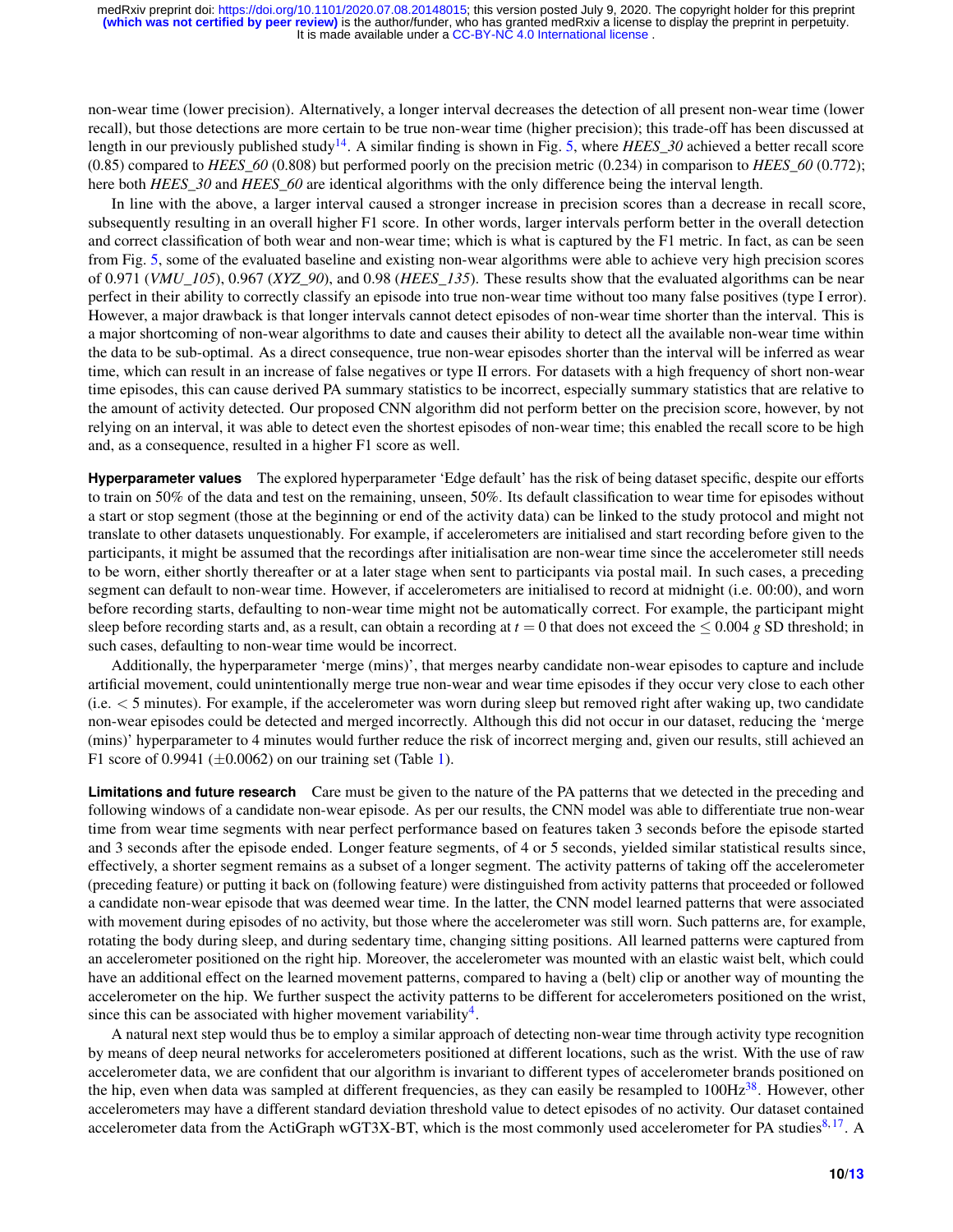careful analysis revealed that a threshold of 0.004 *g* is close to the accelerometer's noise level and sufficiently low enough to detect episodes of no activity. This threshold value should, however, be explored for other accelerometers when using our proposed algorithm.

# **5 Conclusion**

In this paper, we proposed a novel algorithm that utilises a CNN to detect the activity types of *taking off the accelerometer* and *placing it back on* to enable the detection of non-wear time from raw accelerometer data. Though current raw non-wear time algorithms show promising results in terms of precision scores, their employed interval prevents them from detecting non-wear time shorter than this interval, resulting in a sub-optimal recall score. By classifying activity types, our proposed algorithm does not employ a minimum interval and allows for non-wear time detection of any duration, even as short as a single minute. As per our results, this significantly increased the recall ability and led to a near perfect F1 score (0.998) on our gold-standard test dataset. Although our algorithm was developed for movement associated with a hip-worn accelerometer, future research can be directed at training a CNN for movement associated with a wrist-worn accelerometer, including the optimisation of our algorithm's hyperparameters.

# **Author contributions statement**

Study concept and design: S.S. Data collection: B.M., L.A.H. Analysis and interpretation of data: S.S. Drafting of the manuscript: S.S. Critical revision of the manuscript: All authors.

# **Additional Information**

## **Competing interests**

The author(s) declare no competing interests.

## **Data Availability**

The legal restriction on data availability are set by the Tromsø Study Data and Publication Committee in order to control for data sharing, including publication of datasets with the potential of reverse identification of de-identified sensitive participant information. The data can however be made available from the Tromsø Study upon application to the Tromsø Study Data and Publication Committee. Contact information: The Tromsø Study, Department of Community Medicine, Faculty of Health Sciences, UiT The Arctic University of Norway; e-mail: tromsous@uit.no.

All Python code that supports this study is openly available on S.S.'s GitHub page at [https://github.com/](https://github.com/shaheen-syed/ActiGraph-ActiWave-Analysis) [shaheen-syed/ActiGraph-ActiWave-Analysis](https://github.com/shaheen-syed/ActiGraph-ActiWave-Analysis)

A Python implementation of the CNN non-wear algorithm can be found at [https://github.com/shaheen-syed/](https://github.com/shaheen-syed/CNN-Non-Wear-Time-Algorithm) [CNN-Non-Wear-Time-Algorithm](https://github.com/shaheen-syed/CNN-Non-Wear-Time-Algorithm)

## **Supplementary information**

Supplementary material accompanies this paper at:

# **References**

- <span id="page-10-0"></span>1. Doherty, A. *et al.* Large Scale Population Assessment of Physical Activity Using Wrist Worn Accelerometers: The UK Biobank Study. *PLOS ONE* 12, e0169649, DOI: <10.1371/journal.pone.0169649> (2017).
- 2. Dowd, K. P. *et al.* A systematic literature review of reviews on techniques for physical activity measurement in adults: a DEDIPAC study. *Int. J. Behav. Nutr. Phys. Activity* 15, 15, DOI: <10.1186/s12966-017-0636-2> (2018).
- 3. Loyen, A. *et al.* Sedentary Time and Physical Activity Surveillance Through Accelerometer Pooling in Four European Countries. *Sports Medicine* 47, 1421–1435, DOI: <10.1007/s40279-016-0658-y> (2017).
- <span id="page-10-1"></span>4. Montoye, A. H. *et al.* Raw and Count Data Comparability of Hip-Worn ActiGraph GT3X+ and Link Accelerometers. *Medicine Sci. Sports Exerc.* 50, 1103–1112, DOI: <10.1249/MSS.0000000000001534> (2018).
- <span id="page-10-2"></span>5. Troiano, R. P., McClain, J. J., Brychta, R. J. & Chen, K. Y. Evolution of accelerometer methods for physical activity research. *Br. J. Sports Medicine* 48, 1019–1023, DOI: <10.1136/bjsports-2014-093546> (2014).
- <span id="page-10-3"></span>6. Bassett, D. R., Rowlands, A. & Trost, S. G. Calibration and Validation of Wearable Monitors. *Medicine & Sci. Sports & Exerc.* 44, S32–S38, DOI: <10.1249/MSS.0b013e3182399cf7> (2012).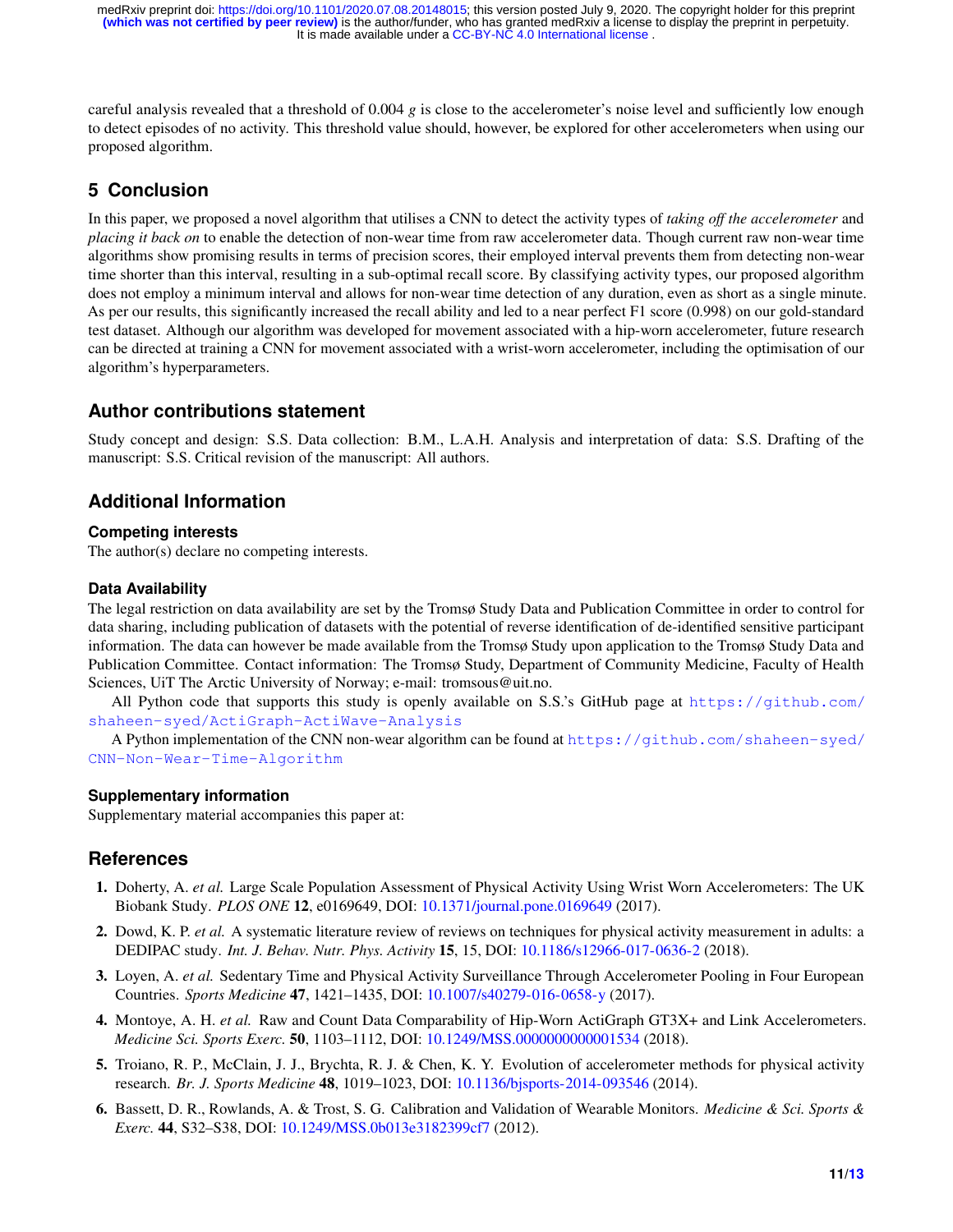- 7. Choi, L., Ward, S. C., Schnelle, J. F. & Buchowski, M. S. Assessment of wear/nonwear time classification algorithms for triaxial accelerometer. *Medicine Sci. Sports Exerc.* 44, 2009–2016, DOI: <10.1249/MSS.0b013e318258cb36> (2012). [NIHMS150003.](NIHMS150003)
- <span id="page-11-0"></span>8. Migueles, J. H. *et al.* Comparability of accelerometer signal aggregation metrics across placements and dominant wrist cut points for the assessment of physical activity in adults. *Sci. Reports* 9, 18235, DOI: <10.1038/s41598-019-54267-y> (2019).
- <span id="page-11-1"></span>9. Lee, I.-M. & Shiroma, E. J. Using accelerometers to measure physical activity in large-scale epidemiological studies: issues and challenges. *Br. J. Sports Medicine* 48, 197–201, DOI: <10.1136/bjsports-2013-093154> (2014).
- <span id="page-11-2"></span>10. Migueles, J. H. *et al.* Accelerometer Data Collection and Processing Criteria to Assess Physical Activity and Other Outcomes: A Systematic Review and Practical Considerations. *Sports Medicine* 47, 1821–1845, DOI: <10.1007/s40279-017-0716-0> (2017).
- <span id="page-11-3"></span>11. Choi, L., Liu, Z., Matthews, C. & Buchowski, M. Validation of Accelerometer Wear and Nonwear Time Classification Algorithm. *Medicine & Sci. Sports & Exerc.* 43, 357–364, DOI: <10.1249/MSS.0b013e3181ed61a3> (2011).
- 12. Hecht, A., Ma, S., Porszasz, J. & Casaburi, R. Methodology for Using Long-Term Accelerometry Monitoring to Describe Daily Activity Patterns in COPD. *COPD: J. Chronic Obstr. Pulm. Dis.* 6, 121–129, DOI: <10.1080/15412550902755044> (2009).
- <span id="page-11-4"></span>13. Troiano, R. P. *et al.* Physical Activity in the United States Measured by Accelerometer. *Medicine & Sci. Sports & Exerc.* 40, 181–188, DOI: <10.1249/mss.0b013e31815a51b3> (2007).
- <span id="page-11-5"></span>14. Syed, S., Morseth, B., Hopstock, L. A. & Horsch, A. Evaluating the performance of raw and epoch non-wear algorithms using multiple accelerometers and electrocardiogram recordings. *Sci. Reports* 10, 5866, DOI: <10.1038/s41598-020-62821-2> (2020).
- <span id="page-11-6"></span>15. Aadland, E., Andersen, L. B., Anderssen, S. A. & Resaland, G. K. A comparison of 10 accelerometer non-wear time criteria and logbooks in children. *BMC Public Heal.* 18, 323, DOI: <10.1186/s12889-018-5212-4> (2018).
- 16. Jaeschke, L. *et al.* 24 h-accelerometry in epidemiological studies: automated detection of non-wear time in comparison to diary information. *Sci. Reports* 7, 2227, DOI: <10.1038/s41598-017-01092-w> (2017).
- <span id="page-11-12"></span>17. Knaier, R., Höchsmann, C., Infanger, D., Hinrichs, T. & Schmidt-Trucksäss, A. Validation of automatic wear-time detection algorithms in a free-living setting of wrist-worn and hip-worn ActiGraph GT3X+. *BMC Public Heal.* 19, 244, DOI: <10.1186/s12889-019-6568-9> (2019).
- <span id="page-11-7"></span>18. Vanhelst, J. *et al.* Comparison and validation of accelerometer wear time and non-wear time algorithms for assessing physical activity levels in children and adolescents. *BMC Med. Res. Methodol.* 19, 72, DOI: <10.1186/s12874-019-0712-1> (2019).
- <span id="page-11-8"></span>19. van Hees, V. T. *et al.* Estimation of Daily Energy Expenditure in Pregnant and Non-Pregnant Women Using a Wrist-Worn Tri-Axial Accelerometer. *PLoS ONE* 6, e22922, DOI: <10.1371/journal.pone.0022922> (2011).
- <span id="page-11-9"></span>20. van Hees, V. T. *et al.* Separating Movement and Gravity Components in an Acceleration Signal and Implications for the Assessment of Human Daily Physical Activity. *PLoS ONE* 8, e61691, DOI: <10.1371/journal.pone.0061691> (2013).
- <span id="page-11-10"></span>21. Ahmadi, M. N., Nathan, N., Sutherland, R., Wolfenden, L. & Trost, S. G. Non-wear or sleep? Evaluation of five non-wear detection algorithms for raw accelerometer data. *J. Sports Sci.* 38, 399–404, DOI: <10.1080/02640414.2019.1703301> (2020).
- <span id="page-11-11"></span>22. Bayat, A., Pomplun, M. & Tran, D. A. A Study on Human Activity Recognition Using Accelerometer Data from Smartphones. *Procedia Comput. Sci.* 34, 450–457, DOI: <10.1016/j.procs.2014.07.009> (2014).
- 23. Chatzaki, C., Pediaditis, M., Vavoulas, G. & Tsiknakis, M. Human Daily Activity and Fall Recognition Using a Smartphone's Acceleration Sensor. In Röcker, C., O'Donoghue, J., Ziefle, M., Helfert, M. & Molloy, W. (eds.) *Communications in Computer and Information Science*, vol. 736 of *Communications in Computer and Information Science*, 100–118, DOI: [10.1007/978-3-319-62704-5\\_7](10.1007/978-3-319-62704-5_7) (Springer International Publishing, Cham, 2017).
- 24. Kwapisz, J. R., Weiss, G. M. & Moore, S. A. Activity recognition using cell phone accelerometers. *ACM SIGKDD Explor. Newsl.* 12, 74, DOI: <10.1145/1964897.1964918> (2011).
- 25. Skotte, J., Korshøj, M., Kristiansen, J., Hanisch, C. & Holtermann, A. Detection of Physical Activity Types Using Triaxial Accelerometers. *J. Phys. Activity Heal.* 11, 76–84, DOI: <10.1123/jpah.2011-0347> (2014).
- 26. Willetts, M., Hollowell, S., Aslett, L., Holmes, C. & Doherty, A. Statistical machine learning of sleep and physical activity phenotypes from sensor data in 96,220 UK Biobank participants. *Sci. Reports* 8, 7961, DOI: <10.1038/s41598-018-26174-1> (2018).